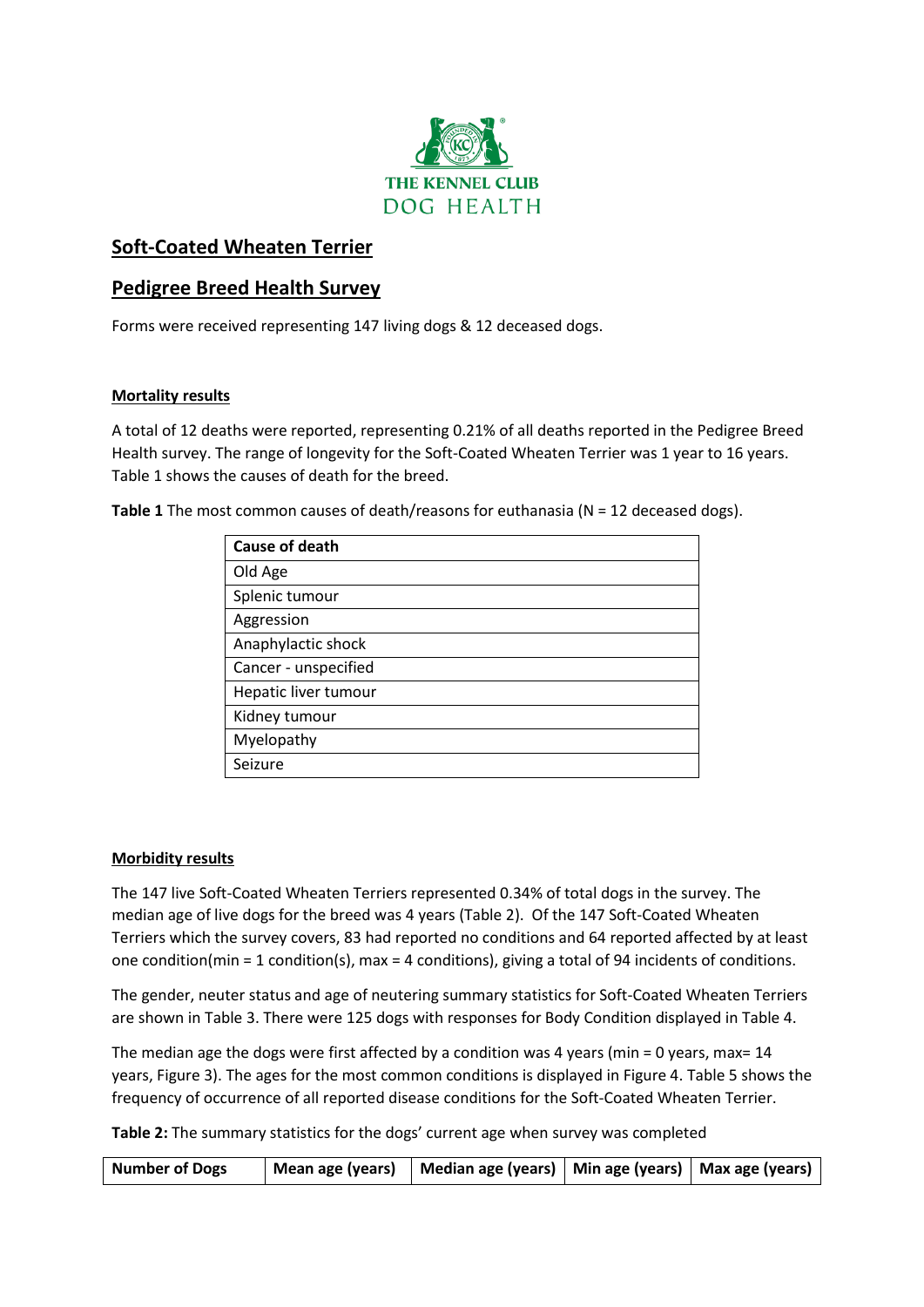|  |  | $\sim$ $\sim$<br>. .<br>__ |  |  |  |
|--|--|----------------------------|--|--|--|
|--|--|----------------------------|--|--|--|

**Table 3:** Gender, neuter status and age summary statistics for dogs where gender and neuter status was reported

| <b>Sex</b> | <b>Neuter status</b> | Age<br>known | Count          | Mean age<br>neutered<br>(years) | <b>Median age</b><br>neutered<br>(years) | Min age<br>neutered<br>(years) | Max age<br>neutered<br>(years) |
|------------|----------------------|--------------|----------------|---------------------------------|------------------------------------------|--------------------------------|--------------------------------|
| Female     | Neutered             | Yes          | 49             | 1.88                            |                                          | 0                              |                                |
| Female     | Neutered             | No.          |                | <b>NA</b>                       | <b>NA</b>                                | NA                             | <b>NA</b>                      |
| Female     | Not neutered         | No.          | 27             | <b>NA</b>                       | <b>NA</b>                                | NA                             | <b>NA</b>                      |
| Female     | Unknown              | No.          | $\overline{4}$ | <b>NA</b>                       | <b>NA</b>                                | NA                             | <b>NA</b>                      |
| Male       | Neutered             | Yes          | 39             | 0.74                            | 0                                        | 0                              | 8                              |
| Male       | Neutered             | No.          | 1              | <b>NA</b>                       | NА                                       | NA                             | <b>NA</b>                      |
| Male       | Not neutered         | No.          | 23             | <b>NA</b>                       | <b>NA</b>                                | NA                             | <b>NA</b>                      |
| Male       | Unknown              | No.          | 3              | NA.                             | <b>NA</b>                                | NA                             | <b>NA</b>                      |

**Table 4:** The body condition comment and the age of the dog when this comment was made

| <b>Body condition</b>      | Count | Mean age<br>(years) | <b>Median age</b><br>(years) | Min age<br>(years) | Max age<br>(years) |
|----------------------------|-------|---------------------|------------------------------|--------------------|--------------------|
| No comment was made by vet |       | 2.80                |                              |                    |                    |
| Normal                     | 107   | 4.63                |                              |                    | 13                 |
| Somewhat overweight        |       | 6.43                |                              |                    |                    |
| Somewhat underweight       |       | 4.80                |                              |                    | 12                 |
| Very underweight           |       | 0.00                |                              |                    |                    |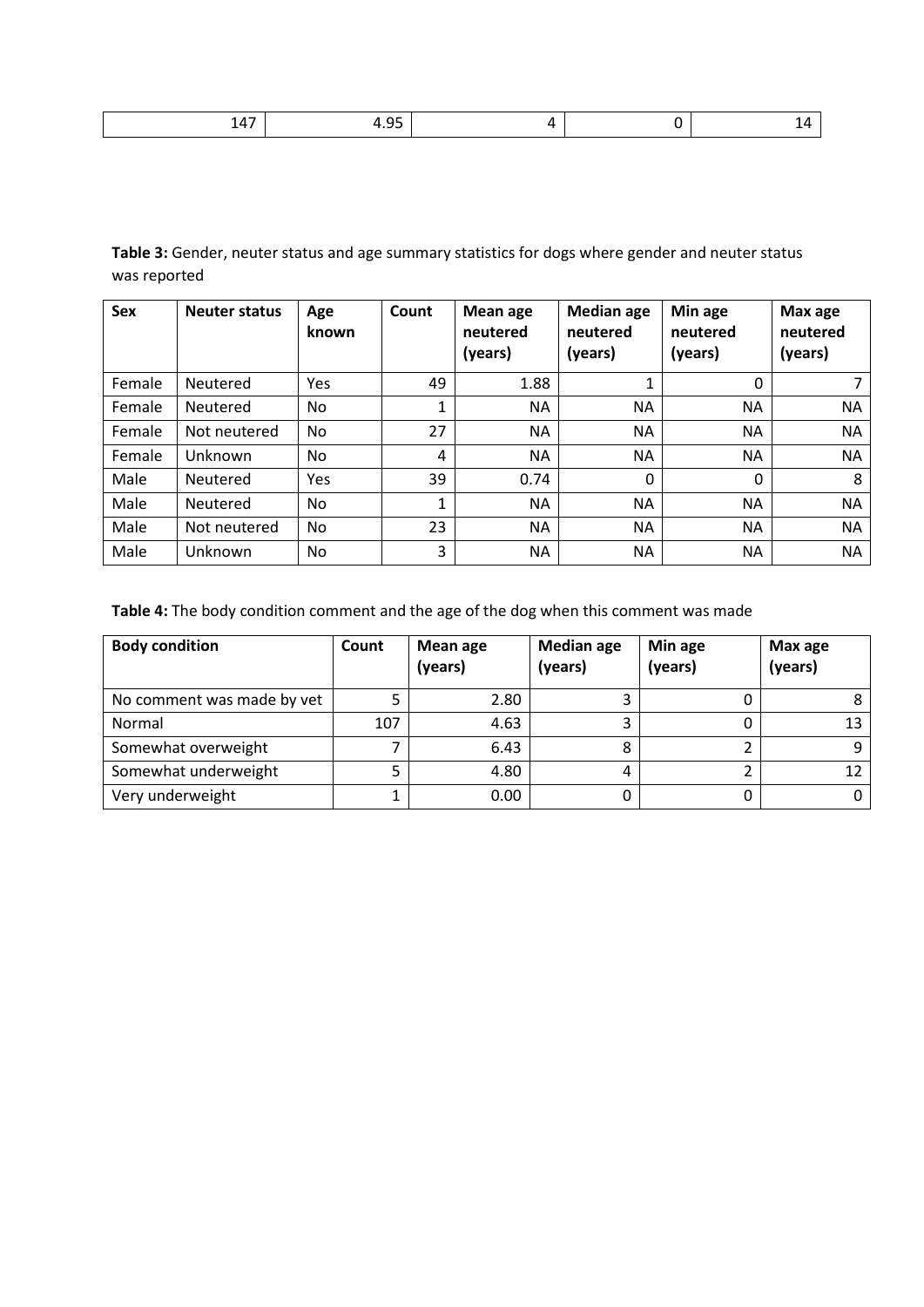

**Figure 3:** Histogram showing frequency of known age at diagnosis for the disease conditions reported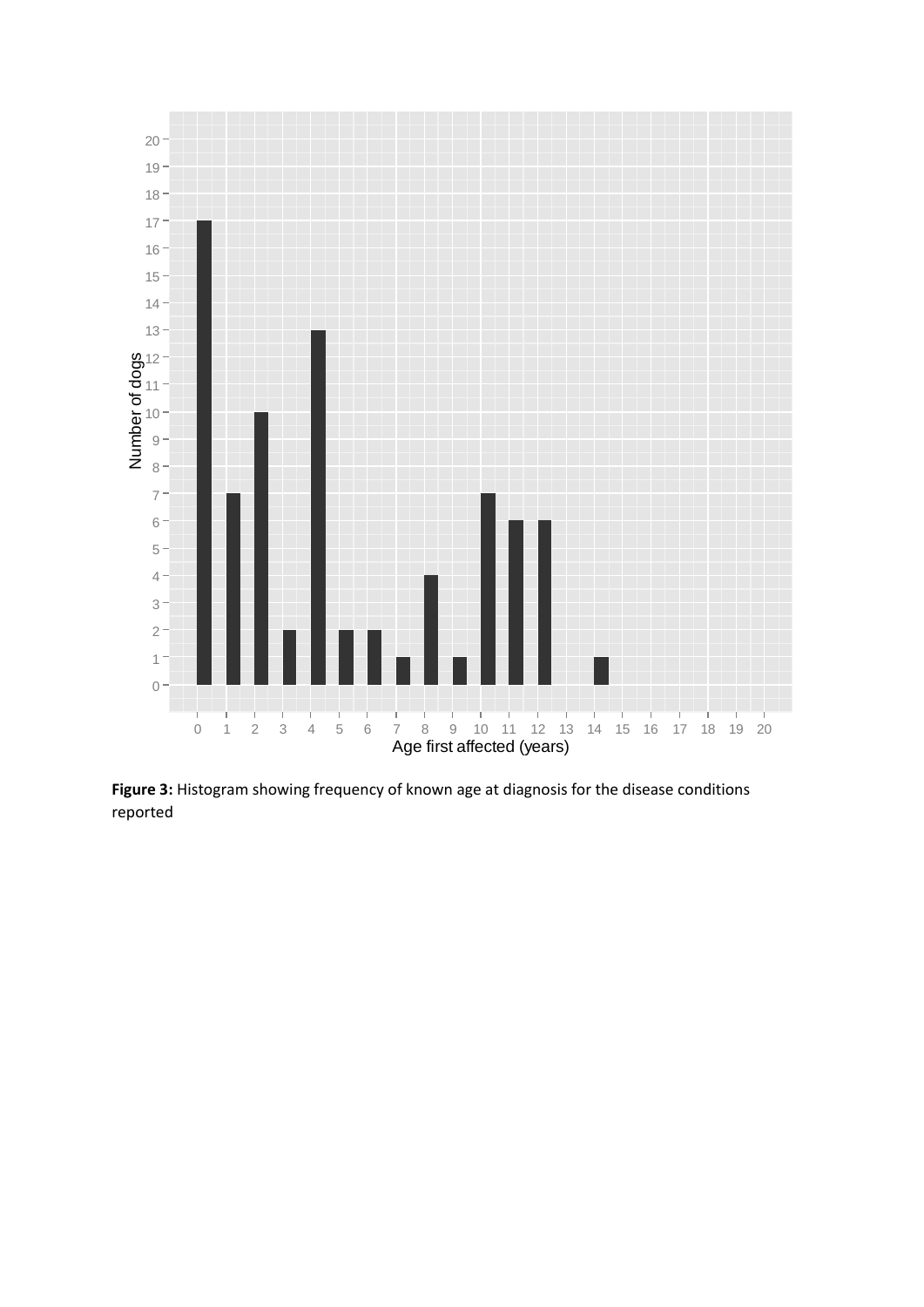

**Condition** 

**Figure 4:** Box and whisker plot of age at diagnosis in years for the most common disease conditions in descending order. The solid line within each box represents the median age at diagnosis from the condition. The box represents 50% of the dogs and the whiskers represent 95% of the dogs for each condition. The circles (o) represent possible outliers